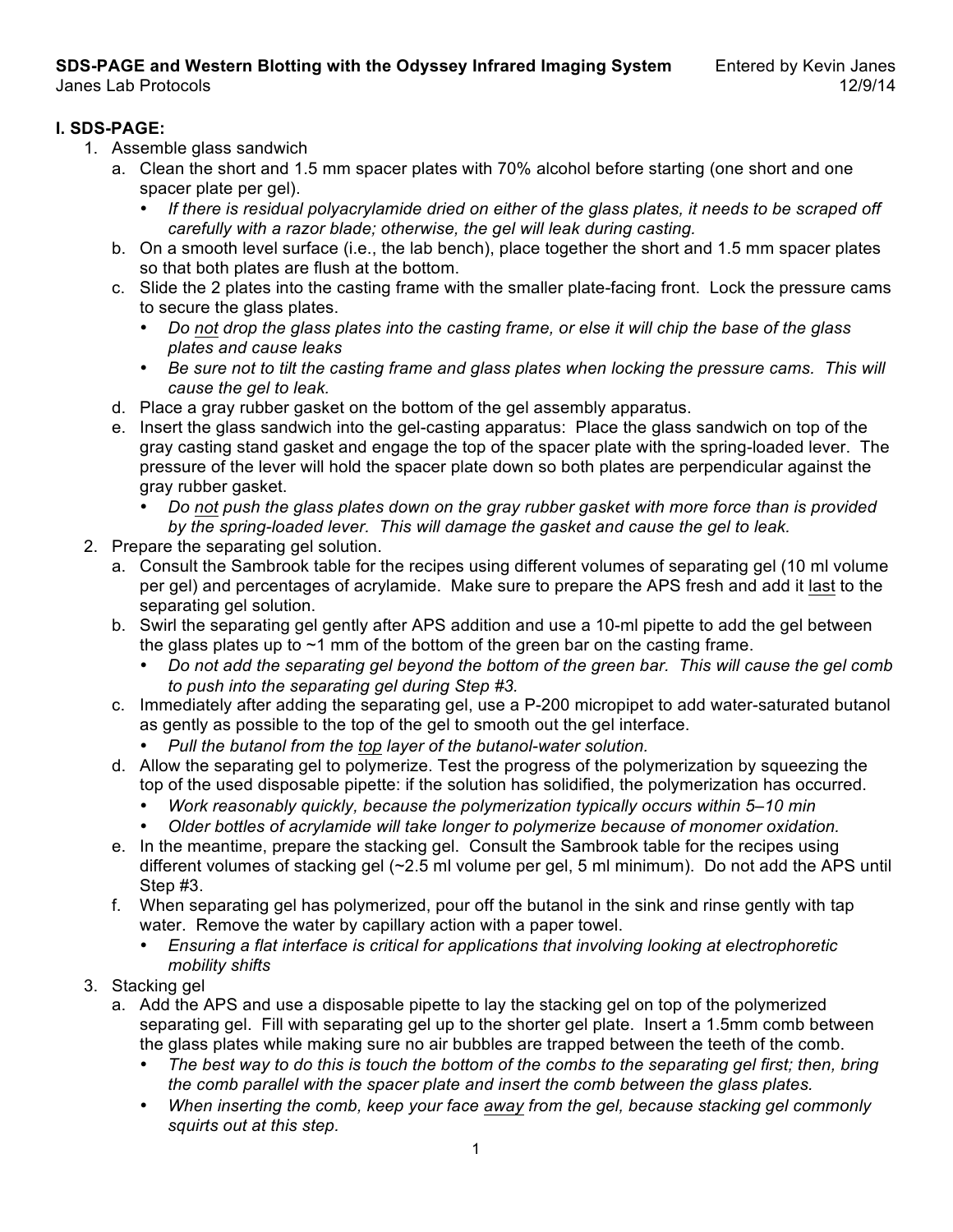# **SDS-PAGE and Western Blotting with the Odyssey Infrared Imaging System** Entered by Kevin Janes

- *If a bubble gets stuck below the comb, remove the comb, refill with stacking gel to the top, and try again*
- b. In the meantime, prepare the running buffer by diluting the  $5\times$  Tris-glycine stock in H<sub>2</sub>O (1 L running buffer per tank).
- c. When the stacking gel has polymerized, carefully remove the comb. Rinse and irrigate the wells with 1x running buffer thoroughly to remove unpolymerized acrylamide.
	- *Remove the comb gently to avoid creating a vacuum suction that deforms the acrylamide lane separators of the stacking gel.*
- 4. Remove the gel plates from the casting frames and place the plates in the electrophoretic apparatus with the gels firmly seated at the base of the electrophoretic apparatus and the short plates facing inward.
	- *Putting the plates in backwards will not allow current to flow through the gel, and it is very difficult to fix the plate orientation after the samples have been loaded.*
	- *If only running one gel, use the plastic buffer dam on the other side of the electrophoretic apparatus, although some have noted that single gels tend to leak more*
	- *Be sure that the apparatus has two metal leads pointing upwards, that red-black on the leads matches red-black on the tank, and that only two gels are run per tank (Biorad says four can be run in the same tank, but this setup is troublesome).*
- 5. Fill the inner chamber full with running buffer. Fill the outer chamber up to the level specified on the tank.
	- *The liquid level in the inner chamber must stay above the short plates for current to flow through the gel. If the liquid level in the inner chamber is dropping, then there is a leak and the gel plates have not been properly installed.*
	- *If the leak remains after fixing the plates, fill the outer chamber up to the level of the inner chamber so that there is no fluid head between the inner and outer chambers.*
- 6. Load the samples:
	- a. 5 µl Precision Plus dual color markers (Bio-Rad #161-0374)
		- *To save reagents, one can typically dilute the newest Precision Plus markers five-fold in 1*<sup>×</sup> *sample buffer and still have enough color to indicate the markers after transfer*
	- b. 40  $\mu$ l total volume for samples when using a 10-well comb (including 10  $\mu$ l of 4 $\times$  sample buffer). 20  $\mu$ l total volume for samples when using a 15-well comb (including 5  $\mu$ l of 4× sample buffer).
		- *Up to 40 µl can be loaded in the 15-well comb, and up to 60 µl can be loaded in the 10-well comb, but care must be taken to avoid having the sample overflow into the adjacent well*
		- *Do not load more than 20–25 µg total cellular extract, because this will typically saturate the band intensities*
	- c. Fill each well slowly—the goal is to get all of the sample solution into each well. Try to avoid bubbles in wells that may cause overflow of the solution into other wells
	- d. When working with two gels, make sure to label on the outside of the container which gel is which.
- 7. Match the  $+$  and  $-$  electrode ends of the lid to the power supply, and set the apparatus to run  $\sim$ 1.25 hr at 130V constant voltage.
	- *Lower voltages and longer times can improve the separation and resolution of some proteins*
- 8. Check to make sure that the blue dye front has been run all the way to the bottom of the gel plate.
	- *For colorimetric staining of total proteins instead of Western blotting, stain for 1 hr in Coomassie Blue staining solution, destain periodically with destaining solution, and destain overnight with longer destaining solution*
- 9. Set up transfer apparatus
	- a. Prepare 1L of transfer buffer (100 ml 10 $\times$  transfer buffer stock, 800 ml H<sub>2</sub>O, 100 ml methanol for most proteins).
		- *More methanol (20%) may be required for small proteins (<20 kDa) and less methanol (5%) may be required for very large proteins (>150 kDa)*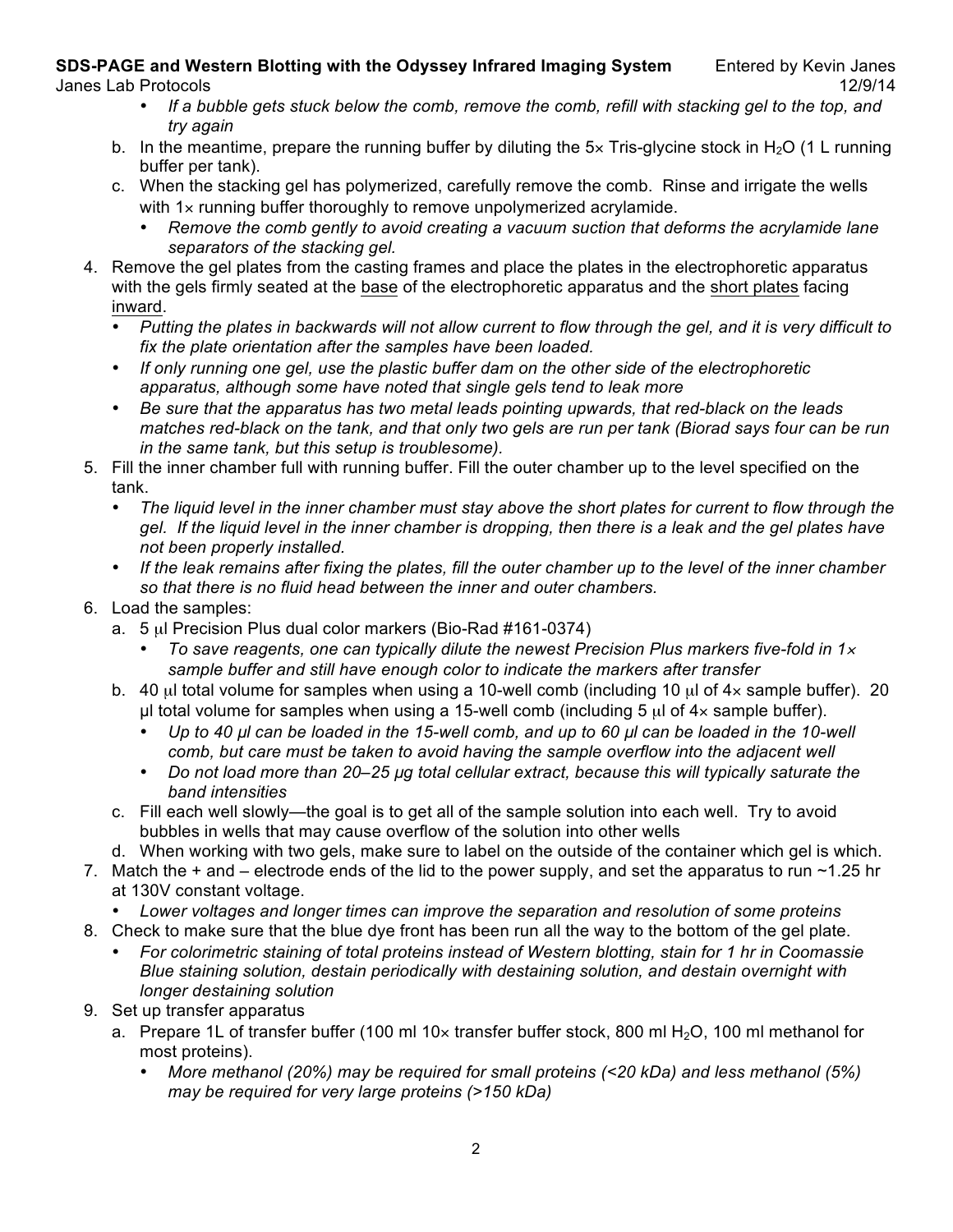## **SDS-PAGE and Western Blotting with the Odyssey Infrared Imaging System** Entered by Kevin Janes

- b. Heat 1L of deionized water in the microwave for 4 mins and dip the fiber transfer pads in several times to dissolve any leftover buffer salts.
	- *This step avoids any problems with transfer "hot spots" that could be caused by residual buffer salts leftover from the last transfer.*
- c. Set up the transfer cassette on a cafeteria tray
	- i. Start with the clear half of the transfer cassette on the bottom
	- ii. Fiber pad:  $\sim$  -soak and squeeze out air bubbles in transfer buffer
	- iii. Filter paper: - pre-wet in transfer buffer
	- iv. PVDF membrane: -briefly soak in methanol  $(0.45 \mu m)$  pore size Immobilon-FL for most
	- proteins, 0.2  $\mu$ m pore size can be tried for proteins less than  $\sim$ 20 kDa) v. Gel:  $\blacksquare$ -remove gel from glass plates by cracking plates open with a wet razor, gently cutting the stacking gel off, and laying the gel on top of the PVDF membrane using a wet razor
	- vi. Filter paper: - pre-wet in transfer buffer
	- vii. Fiber pad:  $-$ soak and squeeze out air bubbles in transfer buffer
- d. Close together cassette and insert into transfer housing so that the black side of the cassette faces the black side of the housing. Insert the cassette gently to avoid generating air bubbles within the transfer sandwich.
- 10. Put in the ice block, fill the tank with transfer buffer, and surround the transfer tank in ice.
	- *When filling the tank with transfer buffer, do not pour the buffer directly on the transfer cassettes, as this will generate air bubbles within the transfer sandwich.*
- 11. Set up the wet transfer to run for 1 hr at 100V constant voltage.
- 12. While the transfer is running, clean up the electrophoresis setup by rinsing the tank, chamber, and glass plates with tap water.
	- *Take extra care when cleaning the glass plates to remove all residual polyacrylamide from the plates; this can be achieved by rubbing the surfaces of the glass plates with your gloves.*
	- *The razor blade used to lay down the gel will rust unless it is sprayed down with ethanol or water after use.*
- 13. Wipe down the bench with a wet paper towel to remove buffer salts that may have spilled.

## **II. Western Blotting**

- 1. Remove the PVDF membrane from the transfer apparatus. Mark which side the gel proteins transferred onto by writing your initials and the date. Mark the MW markers with a **pencil** and indicate the pink "landmark" bands. The blue markers will fluoresce (in the 700 channel), but the pink will not.
	- *Pencil will fluoresce but the signal will not leach away from the marks on the membrane.*
	- *Some pencils use lead that is not autofluorescent, so it is best to identify one that works well and stick with it (do not oversharpen or it will tear the membrane)*
	- *Black or blue ink will fluoresce and cause background problems across the entire membrane.*
- 2. Place the membrane in  $0.5 \times$  Odyssey blocking solution for 1 hr  $\omega$  RT on the nutator.
	- *Dilute Odyssey blocking solution 1:1 in PBS if using Licor #927-40000 or in TBS if using Licor #927- 50000; use 1*<sup>×</sup> *blocking solution if there are too many nonspecific bands.*
	- *The TBS-based Licor blocking solution is generally better for phospho-specific antibodies, but the PBS-based Licor blocking solution is otherwise preferred.*
	- *Conserve Odyssey blocking solution by using 5 ml per blot in a sealed bag*
	- *Handle membrane carefully with flat forceps or clean gloves (fingerprints will show up on the Odyssey)*
	- *Work quickly so that the membrane does not dry out during handling; this can cause problems during blocking*
- 3. Clean up the transfer setup by rinsing the tank, chamber, assembly tray, transfer cassette, and transfer housing in tap water and the fiber pads in deionized water.
	- *It is important to submerge the fiber pads completely in deionized water to remove residual buffer salts that can cause transfer "hot spots" if they are left to dry on the fiber pad.*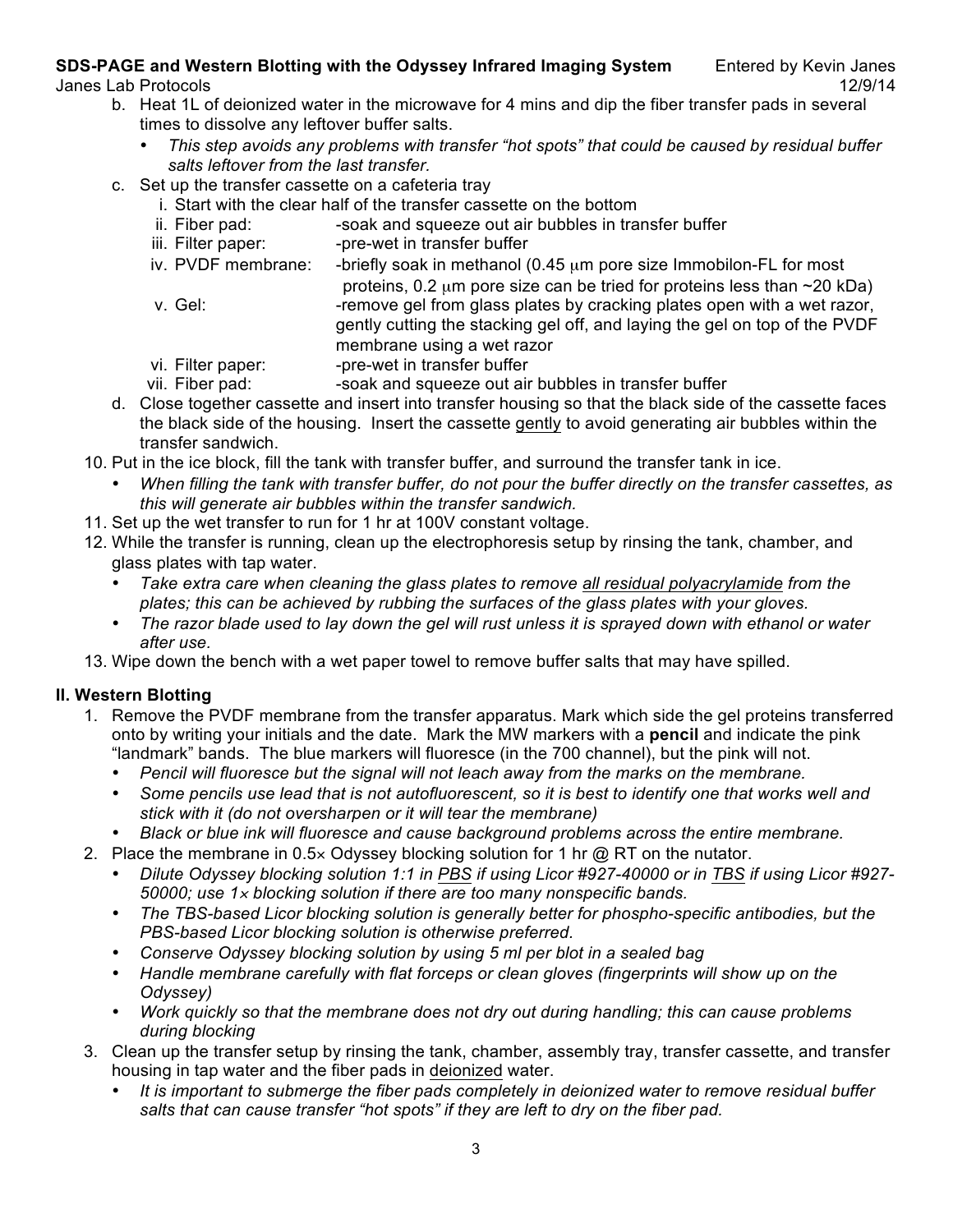#### **SDS-PAGE and Western Blotting with the Odyssey Infrared Imaging System** Entered by Kevin Janes Janes Lab Protocols 12/9/14

- *Make sure that the metal wires within the transfer housing are thorougly rinsed to avoid salt-related transfer artifacts.*
- 4. Place the membrane in 5 ml of primary antibody solution (dilute in 0.5× Odyssey blocking buffer + 0.1% Tween) in a sealed bag overnight @ 4°C on the nutator. Two-color detection requires primary antibodies raised in different host species.
	- *Use the same Tris or phosphate buffer as in the original blocking solution.*
	- *5% nonfat milk in TBS can also be used if the Odyssey blocking buffer is determined to be too stringent for weak antibodies.*
	- *As a convenient loading control that can be combined with mouse or rabbit primary antibodies, we use a chicken anti-tubulin antibody (Abcam #ab89984, 1:20,000 dilution; there is a 1:20 dilution of the stock antibody in the 4ºC antibody box)*
	- *Convenient mouse loading controls that can be combined with anti-tubulin are anti-vinculin (Millipore #05-386, 1:10,000 dilution) and anti-GAPDH (Ambion #AM4300, 1:20,000 dilution)*
	- *Convenient rabbit loading control that can be combined with anti-tubulin are anti-Hsp90 (SCBT #sc-7947, 1:2000 dilution) and anti-p38 (SCBT #sc-535, 1:5000 dilution)*
- 5. Discard the primary antibody solution and wash the membrane for  $4 \times 5$  min in PBS + 0.1% Tween or TBS + 0.1% Tween.
	- *Use the same Tris or phosphate buffer as in the original blocking solution.*
	- *The scissors used to cut open the antibody bags will rust unless they are sprayed down with ethanol after use.*
	- *Use separate trays for blots or blot pieces that have been stained with different primary antibodies (the residual primary antibody can move from one membrane to another during the early washes)*
- 6. In the meantime, prepare secondary antibody solution (1:20,000 dilution in 0.5× Odyssey blocking buffer + 0.01% SDS + 0.1% Tween).
	- *Be careful not to introduce contamination into the antibody vial*
	- *Use the same Tris or phosphate buffer as in the original blocking solution.*
	- *Addition of SDS to the secondary solution is important to reduce background staining*
	- *IrDye 800 is brighter with lower background and should always be used to image the moreimportant primary antibody*
	- *Use IrDye 680LT to image anti-tag antibodies or loading-control antibodies*
- 7. Place the membrane in secondary solution  $@$  RT for 1 hr on the nutator.
	- *Licor says to cover membrane with foil during incubation, but the IrDyes are so photostable that this is not necessary*
	- *Incubation times longer than 1 hr may increase background*
- 8. Discard the secondary antibody solution and wash the membrane for  $4 \times 5$  min in PBS + 0.1% Tween or TBS + 0.1% Tween.
	- *Use the same Tris or phosphate buffer as in the original blocking solution.*
	- *The scissors used to cut open the antibody bags will rust unless they are sprayed down with ethanol after use.*
	- *Use separate trays for blots or blot pieces that have been stained with different secondary antibodies (the residual secondary antibody will move from one membrane to another during the early washes)*
- 9. Rinse the membrane with PBS or TBS to remove residual Tween.
- 10. The membrane is now ready to scan.
	- *Wet membranes may be stored for up to 4 days, protected from light*
- 11. If needed, store the blot wet with PBS or TBS at 4ºC for stripping and reprobing.
	- *Once a membrane is dry, stripping is ineffective*

## **III. Stripping & Reprobing**

1. Place the blot in 10–15 ml of high-stringency stripping buffer in a sealed bag for 30 min @ 50ºC. Agitate the bag 2–3 times during the 30-min incubation.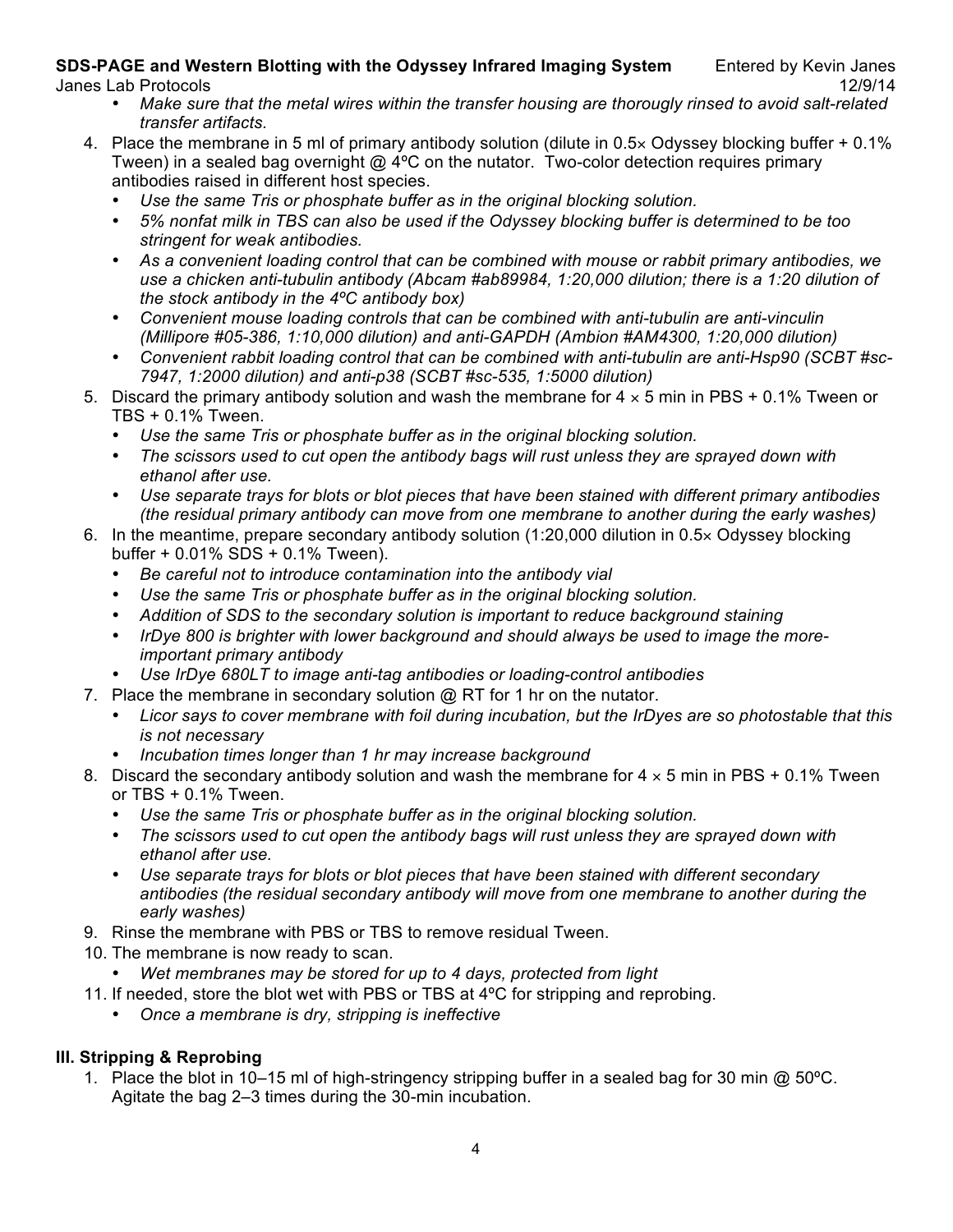#### **SDS-PAGE and Western Blotting with the Odyssey Infrared Imaging System** Entered by Kevin Janes Janes Lab Protocols 12/9/14

- *After stripping, the PVDF membrane is very susceptible to handling artifacts (creasing, smudging, etc.) that give high fluorescence background upon reprobing; handle the membrane very gently*
- 2. Wash the membrane for  $3 \times 5$  min in PBS or TBS.
	- *Do not use Tween-containing solutions during this wash step, as it will cause severe background in the 700 channel*
	- *The high-stringency stripping buffer contains* β*-mercaptoethanol, which must be disposed of as hazardous waste*
- 3. Go to Step #2 of Western blotting.
- *Alternatively, strip the blot in 10 ml of low-stringency stripping buffer for 10 min @ RT, wash once with PBS, and go to Step #2 of Western blotting*
- *The low-stringency strip can partially preserve phospho-epitopes and will better retain low-abundance proteins but will not remove tight-binding primary antibodies*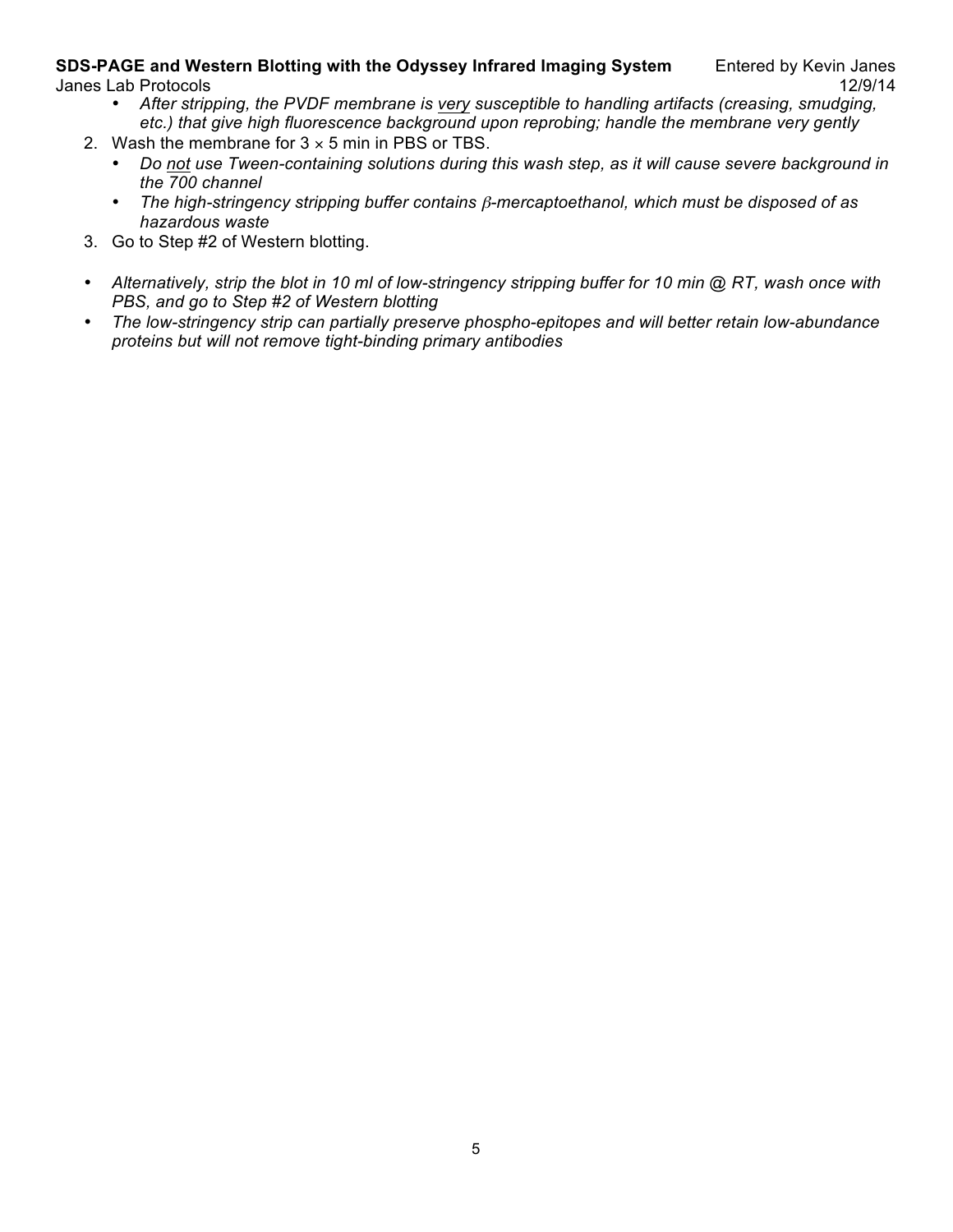**SDS-PAGE and Western Blotting with the Odyssey Infrared Imaging System** Entered by Kevin Janes Janes Lab Protocols 12/9/14

#### **Buffer recipes**

- **4X sample buffer** Store @ -70 °C in 1 ml aliquots 0.5 ml 2.5 M Tris, pH 6.8 (250 mM) 2 ml 20% SDS (8%) 2 ml glycerol (40%) 0.2 ml 1% bromphenol blue in 10% EtOH (0.04%) (Add 400 mM DTT = 0.3084 g if reducing conditions are desired) Fill to 5 ml with  $H_2O$  ( $\sim$  0.3 ml)
- **5X Tris-glycine running buffer** Store @ RT 15.1 g Tris base (125 mM) 94 g glycine (1.25 M) 5 g SDS (0.5%) Volume to 1 L (don't pH)
- **10X transfer buffer** Store @ RT 29 g Tris base (240 mM) 144 g glycine (1.9 M) 3.75 g SDS (0.375%) Volume to 1 L (don't pH)

• **Coomassie blue staining solution** 0.1% w/v Coomassie blue R250 40% methanol 10% glacial acetic acid

- **Destaining solution** 30% methanol 10% glacial acetic acid
- **Longer destaining solution** 5% methanol 7.5% glacial acetic acid 5% glycerol
- **TBS-T**

100 ml 10× Tris-buffered saline (0.2 M Tris-HCl [pH 7.5], 1.37 M NaCl) 1 ml Tween-20 (0.1%) Volume to 1 L (don't pH)

• **PBS-T**

100 ml 10 $\times$  phosphate-buffered saline (pH 7.4) (0.1 M Na<sub>2</sub>HPO<sub>4</sub>, 18 mM KH2PO4, 27 mM KCl, 1.37 M NaCl) 1 ml Tween-20 (0.1%) Volume to 1 L (don't pH)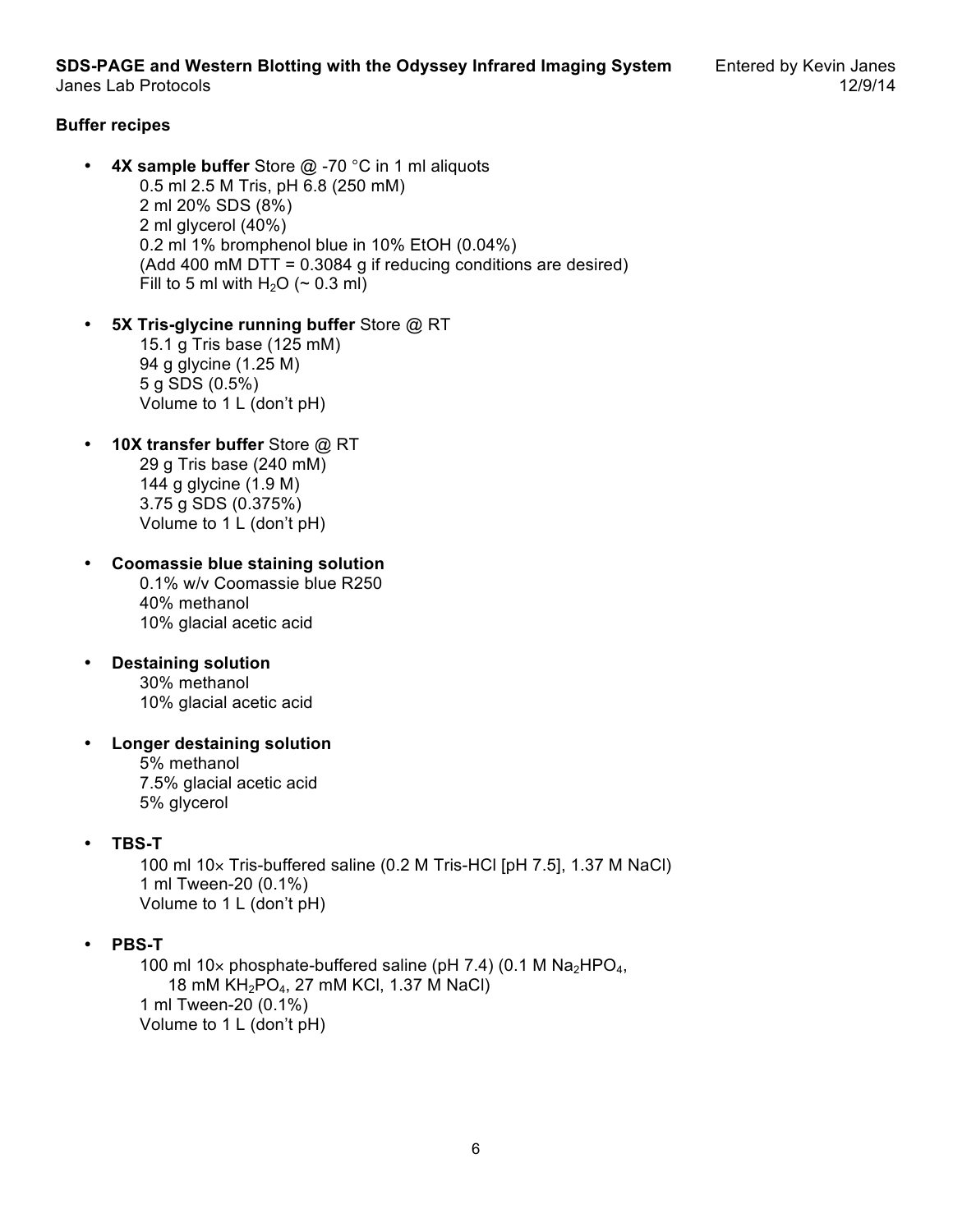## • **High-stringency stripping buffer**

6 ml 10% SDS (2%) 0.75 ml 2.5 M Tris, pH 6.8 (62.5 mM) 0.21 ml β-mercaptoethanol, 14.3 M stock liquid (100 mM) 23.04 ml  $H_2O$ 

• **Low-stringency stripping buffer** 6 M guanidine-HCl in  $H<sub>2</sub>O$